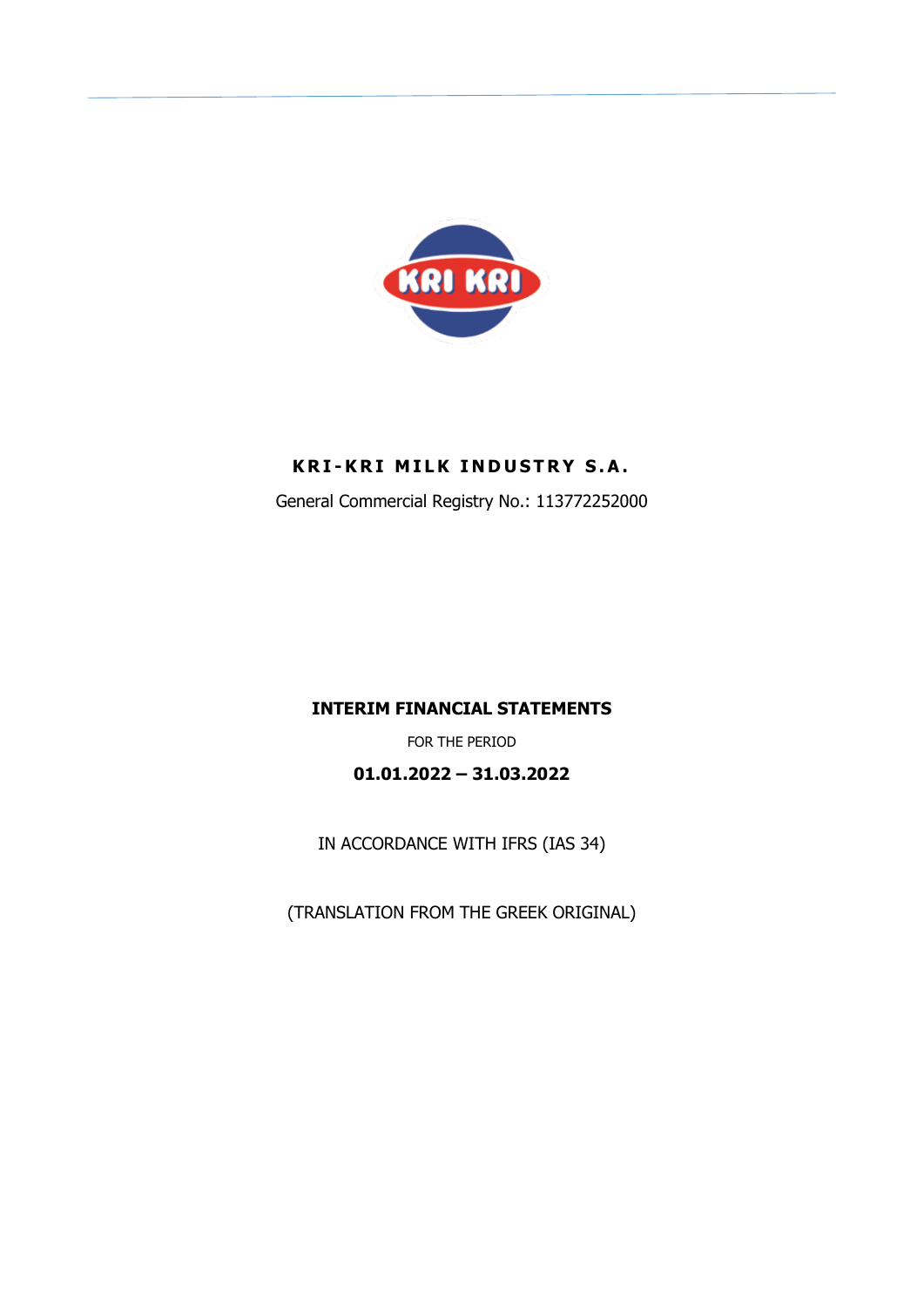#### CONTENTS Page

| Condensed Statement of comprehensive income           | 3  |
|-------------------------------------------------------|----|
| Condensed Statement of financial position             | 4  |
| Condensed Statement of change in shareholders' equity | 5  |
| Condensed Cash flow statement                         | 6  |
| General information                                   |    |
| Significant accounting policies                       | 7  |
| Notes to Interim Financial Statements                 | 10 |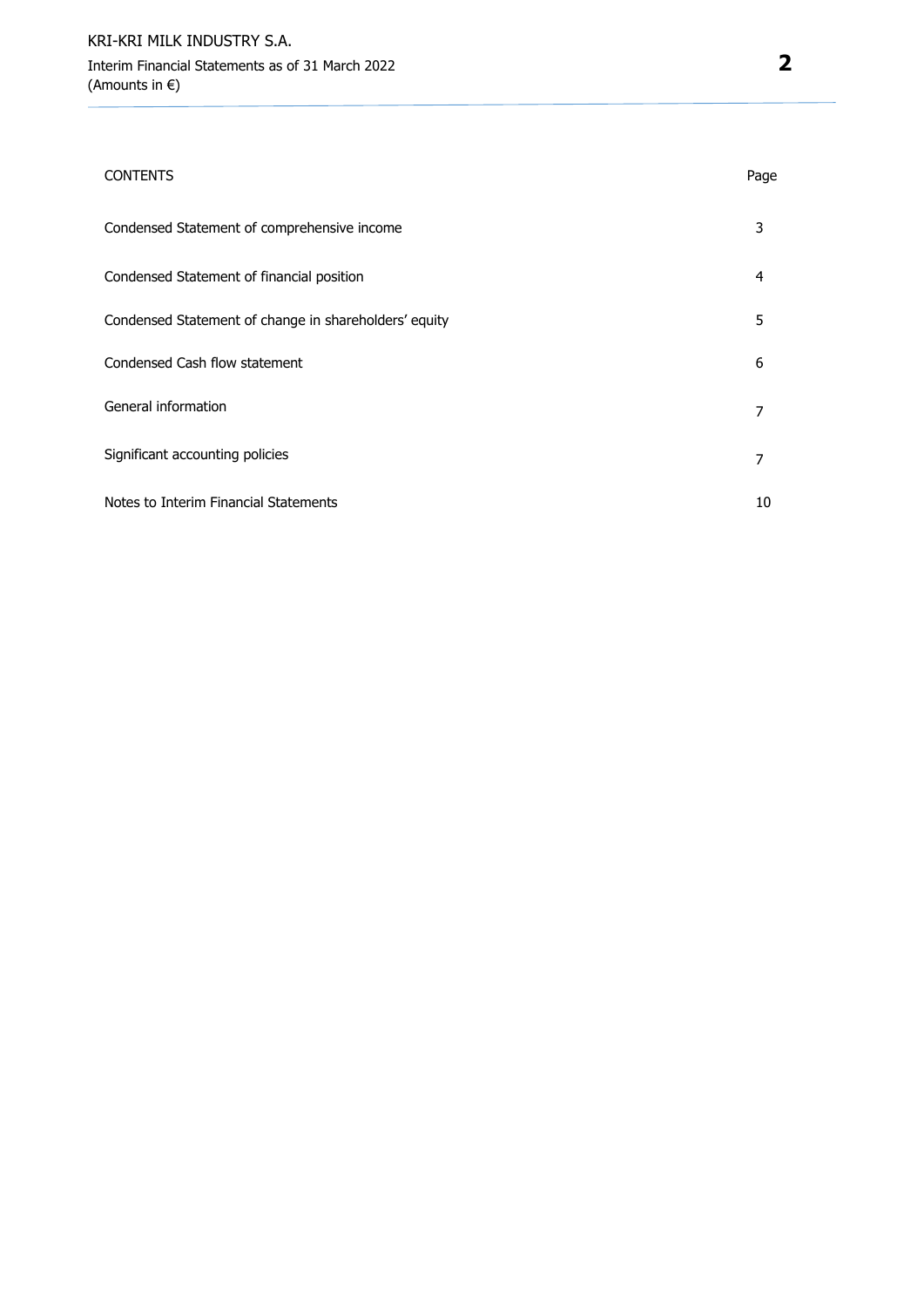## **Condensed Statement of Comprehensive Income**

|                                                      | Note.           | 1/1-31/3/2022 | 1/1-31/3/2021 |
|------------------------------------------------------|-----------------|---------------|---------------|
| <b>Sales</b>                                         | C.1             | 30.731.311    | 28.562.049    |
| Cost of sales                                        |                 | (24.460.713)  | (19.665.912)  |
| <b>Gross profit</b>                                  | C.1             | 6.270.598     | 8.896.137     |
| Distribution expenses                                | C.1             | (5.078.527)   | (4.944.195)   |
| Administration expenses                              |                 | (747.229)     | (493.249)     |
| Research and development expenses                    |                 | (67.629)      | (82.658)      |
| Other income                                         |                 | 176.845       | 152.857       |
| Other (loss) / gain net                              |                 | 36.144        | (4.754)       |
| Profit before taxes, financial and investment income | C.1             | 590.202       | 3.524.137     |
| Financial income                                     | C <sub>13</sub> | 20.481        | 100.270       |
| Financial expenses                                   | C.3             | (54.898)      | (70.168)      |
| Lease finance cost                                   | C.3             | (7.249)       | (6.739)       |
| Financial income (net)                               |                 | (41.667)      | 23.363        |
| <b>Profit before taxes</b>                           |                 | 548.535       | 3.547.500     |
| Income tax                                           | C.4             | (99.976)      | (728.198)     |
| Net profit for the period (A)                        |                 | 448.559       | 2.819.302     |
| Other comprehensive income after tax (B)             |                 | n             | 0             |
| Total comprehensive income after tax $(A + B)$       |                 | 448.559       | 2.819.302     |

#### **Net profit per share from continuous operations**

| - Basic and diluted (in $\epsilon$ ) | 0.0136 | 0,0853 |
|--------------------------------------|--------|--------|
|                                      |        |        |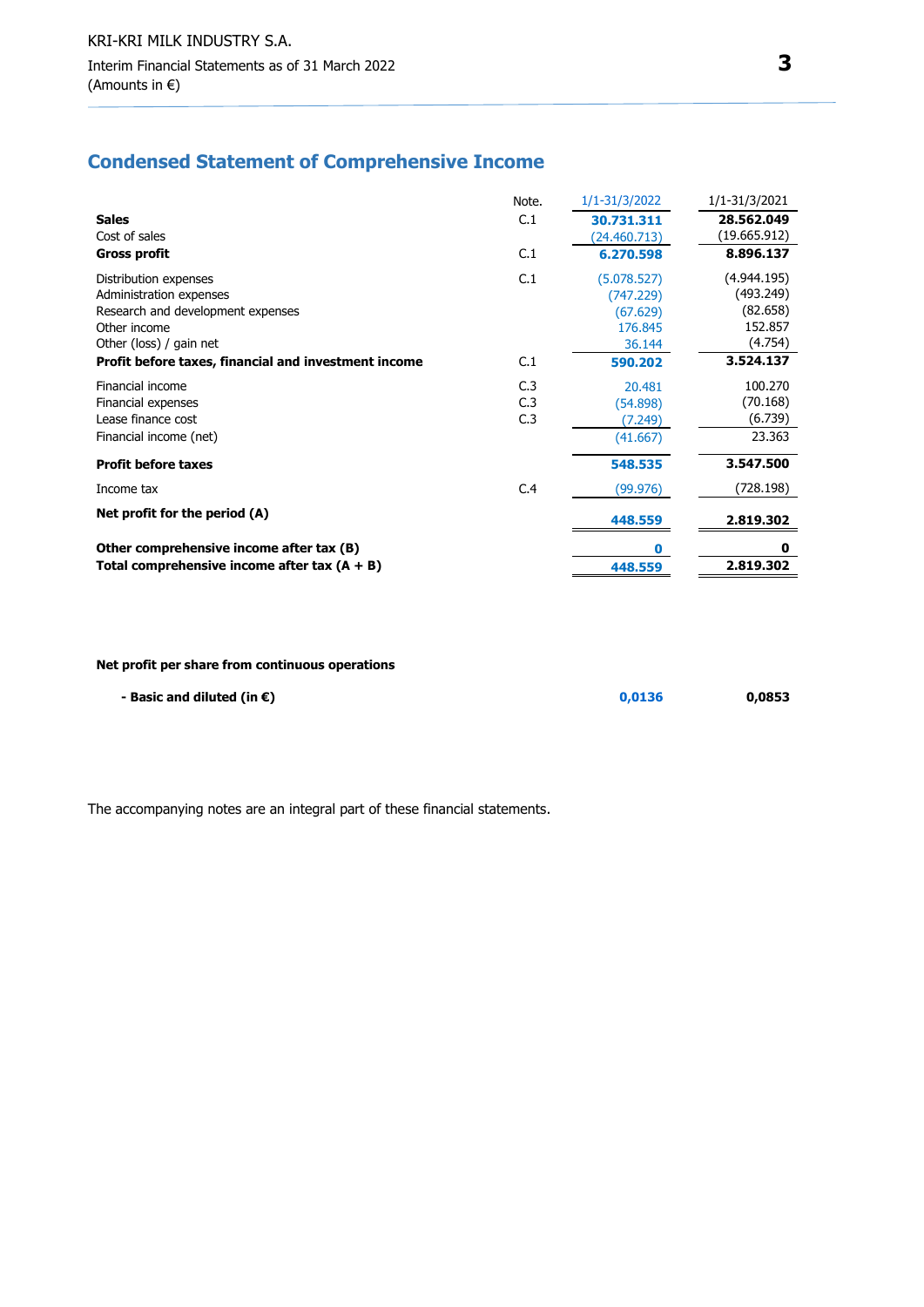## **Condensed Statement of Financial Position**

|                                                       | <b>Note</b> | 31/3/2022   | 31/12/2021  |
|-------------------------------------------------------|-------------|-------------|-------------|
| <b>ASSETS</b>                                         |             |             |             |
| <b>Non-current assets</b>                             |             |             |             |
| Tangible assets                                       | C.5         | 71.068.165  | 71.097.784  |
| Right of use assets                                   | C.6         | 572.728     | 631.097     |
| Investment in properties                              |             | 10.082      | 10.082      |
| Intangible assets                                     |             | 265.283     | 299.894     |
| Other non-current assets                              |             | 182.145     | 36.173      |
|                                                       |             | 72.098.403  | 72.075.030  |
| <b>Current assets</b>                                 |             |             |             |
| Inventories                                           | C.7         | 17.318.466  | 11.871.809  |
| Trade and other receivables                           | C.8         | 29.510.617  | 23.047.706  |
| Financial assets at fair value through profit or loss |             | 2.230.000   | 2.230.000   |
| Cash and cash equivalents                             |             | 4.383.425   | 10.749.735  |
|                                                       |             | 53.442.508  | 47.899.250  |
| <b>Total assets</b>                                   |             | 125.540.911 | 119.974.280 |
|                                                       |             |             |             |
| <b>EQUITY AND LIABILITIES</b>                         |             |             |             |
| <b>Equity</b>                                         |             |             |             |
| Share capital                                         |             | 12.564.752  | 12.564.752  |
| Reserves                                              |             | 24.551.367  | 24.551.367  |
| Reserve of own shares                                 |             | (156.291)   | (60.897)    |
| Retained earnings                                     |             | 46.224.301  | 45.775.743  |
| <b>Total equity</b>                                   |             | 83.184.129  | 82.830.965  |
| <b>Liabilities</b>                                    |             |             |             |
| <b>Non-current liabilities</b>                        |             |             |             |
| Long-term borrowings                                  | C.9         | 6.430.000   | 6.430.000   |
| Lease liabilities                                     |             | 370.513     | 428.068     |
| Accrued pension and retirement obligations            |             | 264.401     | 285.270     |
| Deferred income tax liabilities                       |             | 3.886.714   | 3.805.295   |
| Government grants                                     |             | 5.826.441   | 5.927.470   |
|                                                       |             | 16.778.069  | 16.876.103  |
| <b>Current liabilities</b>                            |             |             |             |
| Short-term borrowings                                 | C.9         | 2.250.140   | 2.250.628   |
| Lease liabilities                                     |             | 224.451     | 224.451     |
| Trade and other payables                              | C.10        | 22.996.977  | 17.345.408  |
| <b>Tax liabilities</b>                                |             | 107.145     | 446.725     |
|                                                       |             | 25.578.713  | 20.267.212  |
| <b>Total liabilities</b>                              |             | 42.356.782  | 37.143.315  |
| <b>Total equity and liabilities</b>                   |             | 125.540.911 | 119.974.280 |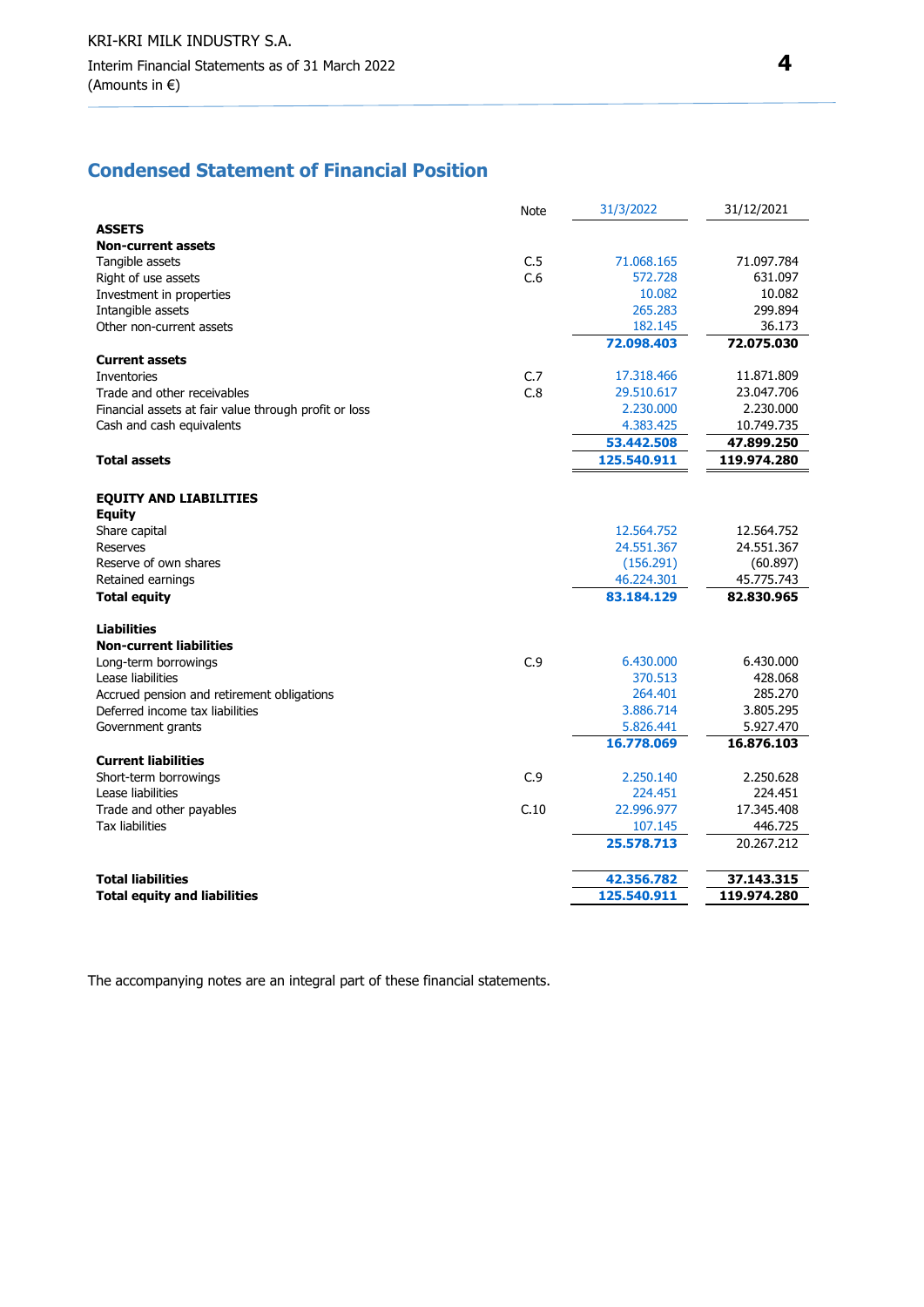# **Condensed Statement of changes in equity**

|                                              | Share capital | General<br>reserve | Special<br>reserves | Other<br>reserves | Actuarial<br>gains-<br>losses re-<br>serve | Reserve of<br>own shares | Retained<br>earnings | <b>Total Equity</b> |
|----------------------------------------------|---------------|--------------------|---------------------|-------------------|--------------------------------------------|--------------------------|----------------------|---------------------|
| <b>Balance at 31.12.2020</b>                 | 12.564.752    | 3.724.697          | 18.488.870          | 38.275            | 81.836                                     | (134.314)                | 41.358.343           | 76.122.459          |
| Profit for the period                        |               |                    |                     |                   |                                            |                          | 2.819.302            | 2.819.302           |
| Total comprehensive income for               |               |                    |                     |                   |                                            |                          | 2.819.302            | 2.819.302           |
| the period                                   |               |                    |                     |                   |                                            | (25.256)                 |                      | (25.256)            |
| <b>Balance at 31.3.2021</b>                  | 12.564.752    | 3.724.697          | 18.488.870          | 38.275            | 81.836                                     | (159.570)                | 44.177.645           | 78.916.505          |
|                                              |               |                    |                     |                   |                                            |                          |                      |                     |
| <b>Balance at 31.12.2021</b>                 | 12.564.752    | 4.188.251          | 20.265.377          | 38.275            | 59.467                                     | (60.899)                 | 45.775.742           | 82.830.965          |
| Profit for the period                        |               |                    |                     |                   |                                            |                          | 448.559              | 448.559             |
| Total comprehensive income for<br>the period |               |                    |                     |                   |                                            |                          | 448.559              | 448.559             |
| Purchase of own shares                       |               |                    |                     |                   |                                            | (226.329)                |                      | (226.329)           |
| Distribution of own shares                   |               |                    |                     |                   |                                            | 130.935                  |                      | 130.935             |
| <b>Balance at 31.3.2022</b>                  | 12.564.752    | 4.188.251          | 20.265.377          | 38.275            | 59.467                                     | (156.291)                | 46.224.301           | 83.184.129          |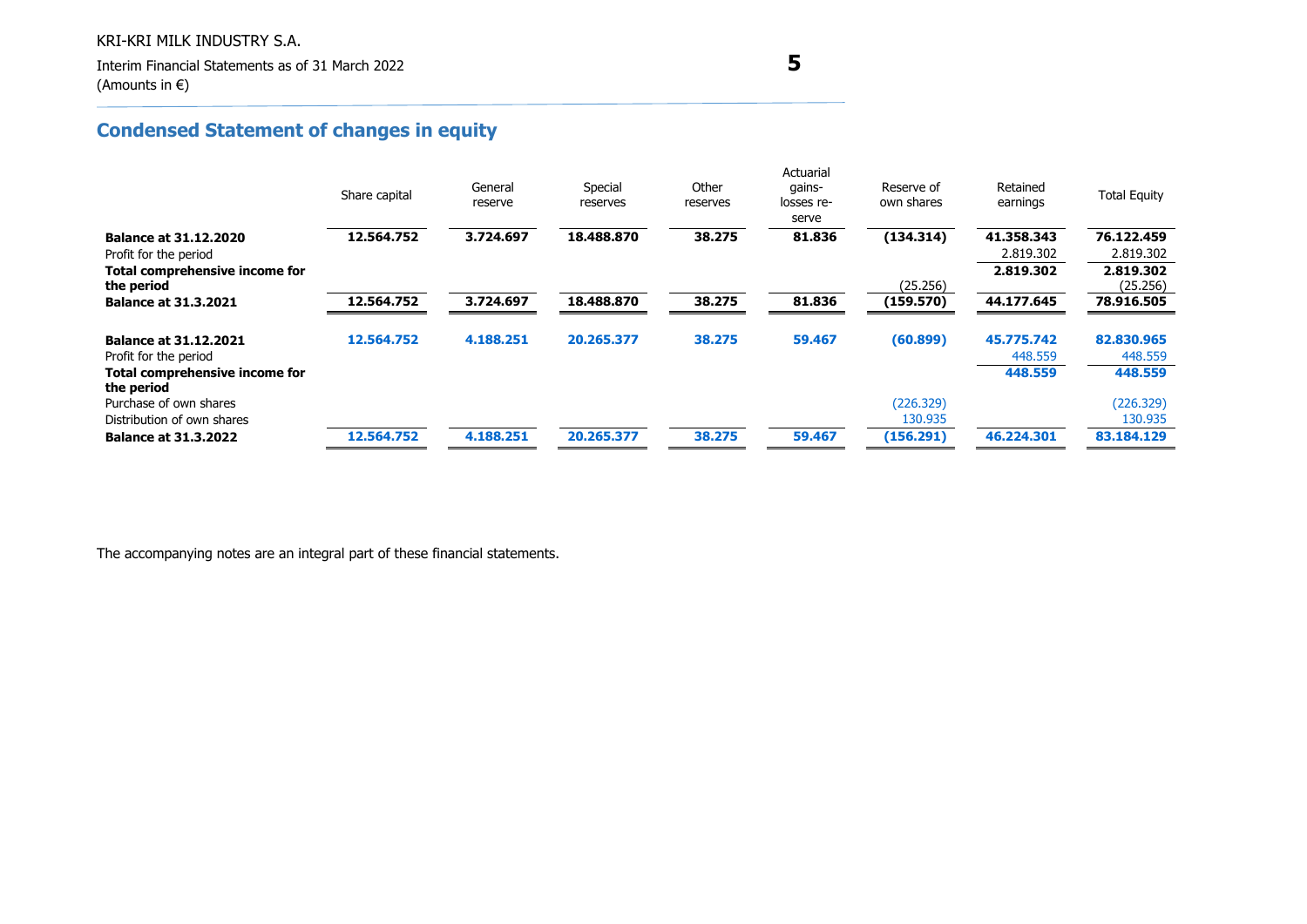## **Condensed Statement of cash flows**

| Indirect method                                                                                    | 1/1-31/3/2022          | 1/1-31/3/2021    |
|----------------------------------------------------------------------------------------------------|------------------------|------------------|
| OPERATING ACTIVITIES                                                                               |                        |                  |
| Profit before taxes                                                                                | 548.534                | 3.547.500        |
| Adjustments for:                                                                                   |                        |                  |
| Depreciation                                                                                       | 1.258.011              | 1.105.634        |
| Provisions                                                                                         | 96.248                 | (56.563)         |
| Foreign exchange differences, net                                                                  | 7.420                  | (6.592)          |
| Amortization of government grants relating to capital expenses                                     | (101.029)              | (101.293)        |
| Miscellaneous items                                                                                | 130.935                | 33               |
| Investment income                                                                                  | (44.608)               | (130.348)        |
| Interest and related expenses                                                                      | 53.220                 | 227.377          |
|                                                                                                    | 1.948.731              | 4.585.749        |
| Changes in working capital:                                                                        |                        |                  |
| Decrease / (Increase) in inventories                                                               | (5.417.446)            | (1.173.049)      |
| Decrease / (Increase) in trade receivables                                                         | (6.821.762)            | (7.233.163)      |
| Decrease / (Increase) in other receivables                                                         | $\Omega$               | 123.607<br>4.297 |
| Decrease / (Increase) in long-term receivables<br>(Decrease) / Increase in payables (except banks) | (145.972)<br>5.692.742 | 2.058.995        |
|                                                                                                    |                        |                  |
| Less:                                                                                              |                        |                  |
| Interest and related expenses paid                                                                 | (53.220)               | (56.276)         |
| Cash flow from operating activities (a)                                                            | (4.796.926)            | (1.689.840)      |
| <b>INVESTING ACTIVITIES</b>                                                                        |                        |                  |
| Purchase of tangible and intangible assets                                                         | (1.266.528)            | (1.797.419)      |
| Proceeds from sales of intangibles and property, plant and equipment                               | 16.100                 | 287              |
| Interest received                                                                                  | 20.481                 | 100.270          |
| Purchase of financial assets                                                                       | 0                      | (795.488)        |
| Income from sale of financial assets                                                               | n                      | 190.242          |
| Cash flow from investing activities (b)                                                            | (1.229.947)            | (2.302.108)      |
| <b>FINANCING ACTIVITIES</b>                                                                        |                        |                  |
| Payment of lease obligations                                                                       | (113.108)              | (71.764)         |
| Purchase of own shares                                                                             | (226.329)              | (25.257)         |
| Cash flow from financing activities (c)                                                            | (339.437               | (97.021)         |
| Change in cash and equivalents $(a+b+c)$                                                           | (6.336.310)            | (4.088.969)      |
| Cash and equivalents at beginning of period                                                        | 10.749.735             | 9.737.271        |
| Cash and equivalents at end of period                                                              | 4.383.425              | 5.648.302        |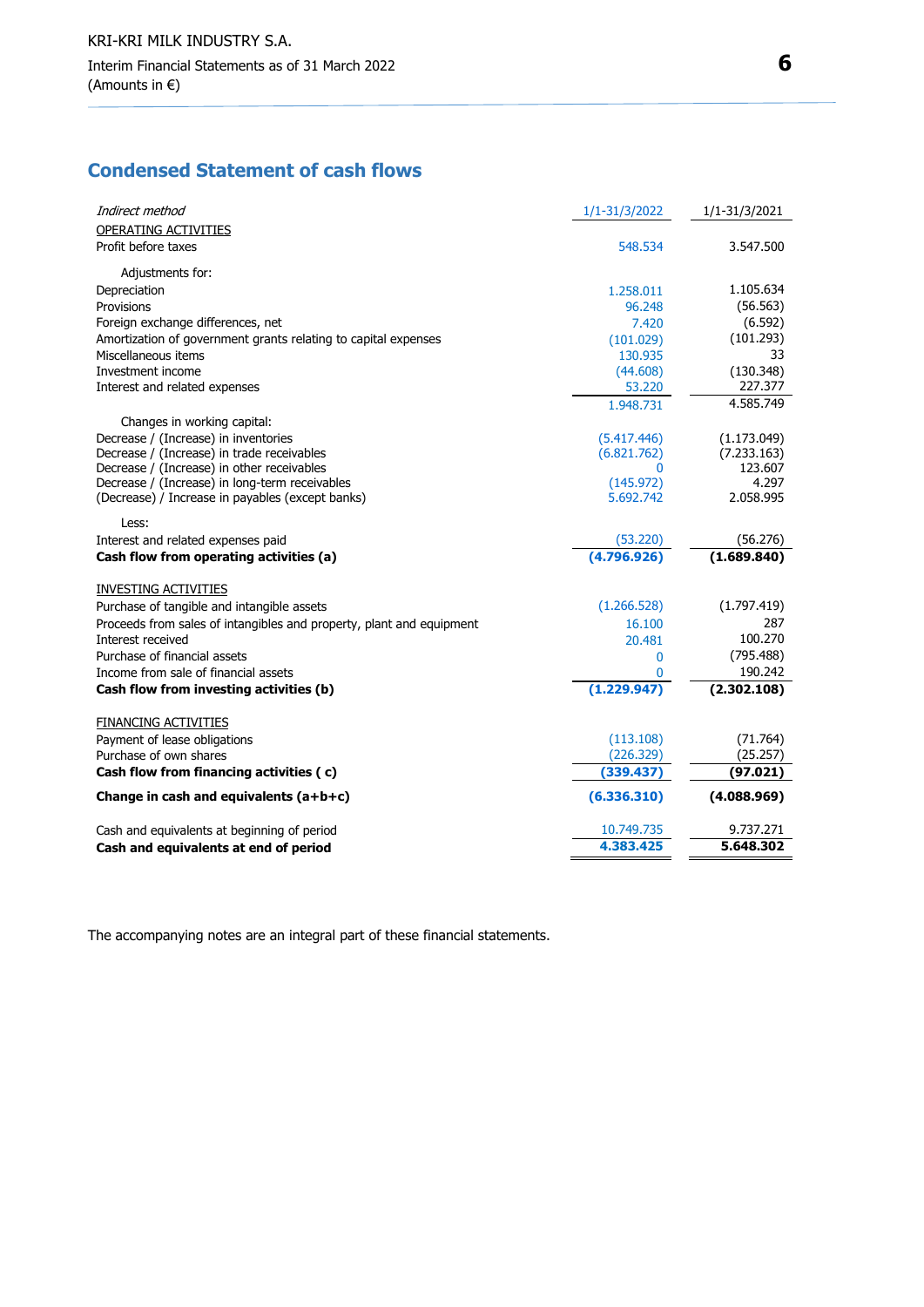## **Α. General information**

KRI-KRI MILK INDUSTRY S.A. operates in the dairy industry. Its main business activities is the production of icecream and yogurt.

The headquarters are located at 3rd km Serres-Drama, 62125, Serres, Greece, its website is www.krikri.gr and its shares are listed on Athens Stock Exchange (Food sector).

These financial statements have been approved by the Board of Directors on 30 May 2022.

These interim financial statements are unaudited.

### **Β. Significant accounting policies**

#### **Β.1 Basis of preparation**

These interim financial statements covering the period from 1.1.2022 to 31.3.2022 have been prepared according to IAS 34. The basis of their preparation is the historical cost and the "principle of going concern", taking into account all macroeconomic and microeconomic factors and their impact on the smooth operation of the Company.

The interim financial statements for the three-month period have been prepared on the basis of the same accounting principles followed for the preparation and presentation of the financial statements for the year 2021, except for the new standards and interpretations adopted, the implementation of which was compulsory for periods after 1 January 2022.

The interim financial statements should be read in conjunction with the audited financial statements for the year ended 31 December 2021, which have been posted on the Company's website and have been prepared in accordance with IFRSs.

The earnings' tax in the interim financial statements is calculated using the current tax rate (22%).

#### **New Standards, Interpretations, Revisions and Amendments to existing Standards that are effective and have been adopted by the European Union**

The following new Standards, Interpretations and amendments of IFRSs have been issued by the International Accounting Standards Board (IASB), are adopted by the European Union, and their application is mandatory from or after 01/01/2022.

Amendments to IFRS 3 "Business Combinations", IAS 16 "Property, Plant and Equipment", IAS 37 "Provisions, Contingent Liabilities and Contingent Assets" and "Annual Improvements 2018-2020" (effective for annual periods starting on or after 01/01/2022)

In May 2020, the IASB issued a package of amendments which includes narrow-scope amendments to three Standards as well as the Board's Annual Improvements, which are changes that clarify the wording or correct minor consequences, oversights or conflicts between requirements in the Standards. More specifically:

Amendments to IFRS 3 Business Combinations update a reference in IFRS 3 to the Conceptual Framework for Financial Reporting without changing the accounting requirements for business combinations.

Amendments to IAS 16 Property, Plant and Equipment prohibit a company from deducting from the cost of property, plant and equipment amounts received from selling items produced while the company is preparing the asset for its intended use. Instead, a company will recognize such sales proceeds and related cost in profit or loss.

Amendments to IAS 37 Provisions, Contingent Liabilities and Contingent Assets specify which costs a company includes when assessing whether a contract will be lossmaking.

Annual Improvements 2018-2020 make minor amendments to IFRS 1 First-time Adoption of International Financial Reporting Standards, IFRS 9 Financial Instruments, IAS 41 Agriculture and the Illustrative Examples accompanying IFRS 16 Leases.

The amendments do not affect the Financial Statements.

#### **New Standards, Interpretations, Revisions and Amendments to existing Standards that have not been applied yet or have not been adopted by the European Union**

The following new Standards, Interpretations and amendments of IFRSs have been issued by the International Accounting Standards Board (IASB), but their application has not started yet or they have not been adopted by the European Union.

#### IFRS 17 "Insurance Contracts" (effective for annual periods starting on or after 01/01/2023)

In May 2017, the IASB issued a new Standard, IFRS 17, which replaces an interim Standard, IFRS 4. The aim of the project was to provide a single principle-based standard to account for all types of insurance contracts, including reinsurance contracts that an insurer holds. A single principle-based standard would enhance comparability of financial reporting among entities, jurisdictions and capital markets. IFRS 17 sets out the requirements that an entity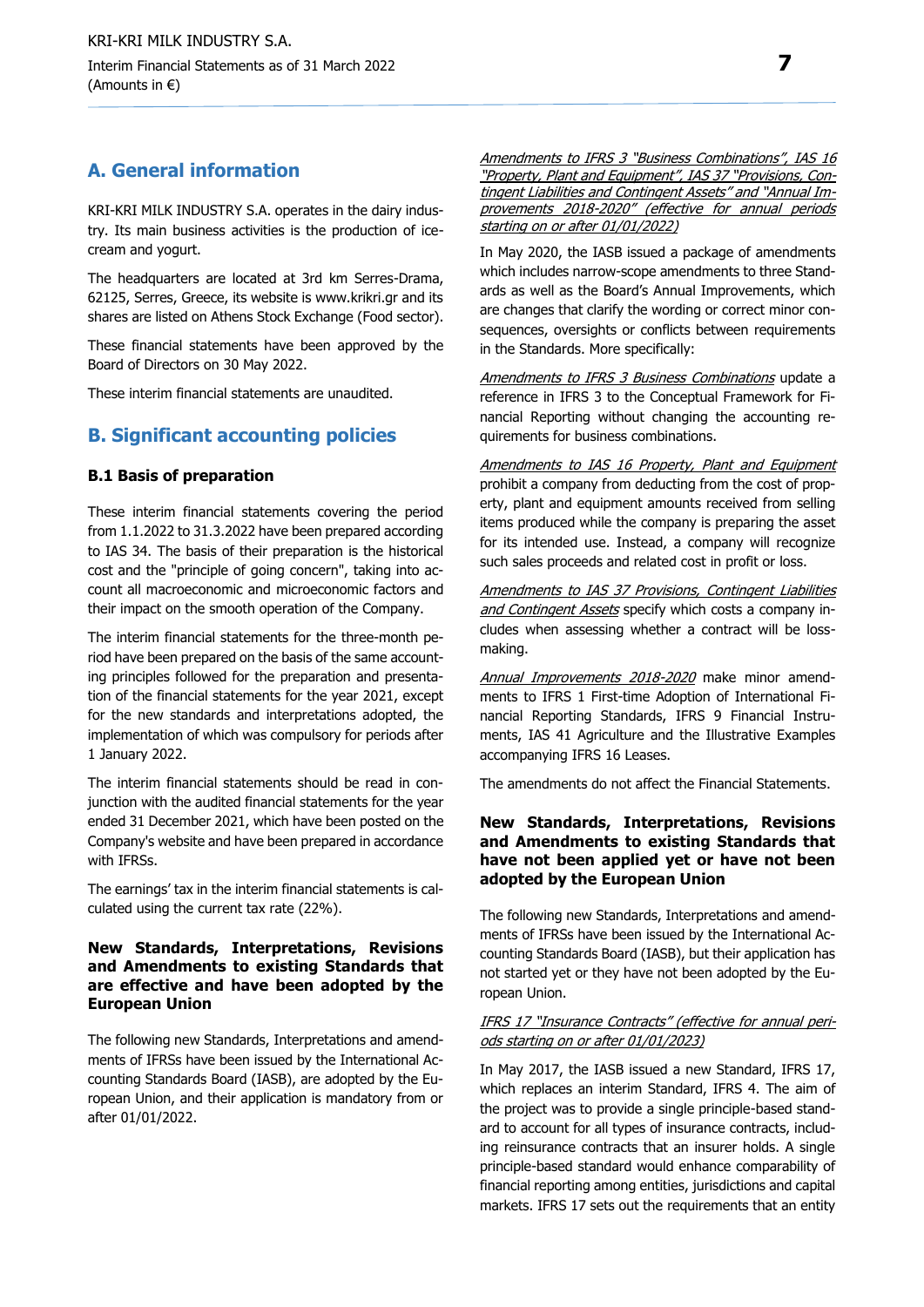should apply in reporting information about insurance contracts it issues and reinsurance contracts it holds. Furthermore, in June 2020, the IASB issued amendments, which do not affect the fundamental principles introduced when IFRS 17 has first been issued. The amendments are designed to reduce costs by simplifying some requirements in the Standard, make financial performance easier to explain, as well as ease transition by deferring the effective date of the Standard to 2023 and by providing additional relief to reduce the effort required when applying the Standard for the first time. The Company will examine the impact of the above on its Financial Statements, though it is not expected to have. The above have been adopted by the European Union with effective date of 01/01/2023.

#### Amendments to IAS 1 "Presentation of Financial Statements" (effective for annual periods starting on or after 01/01/2023)

In February 2021, the IASB issued narrow-scope amendments that pertain to accounting policy disclosures. The objective of these amendments is to improve accounting policy disclosures so that they provide more useful information to investors and other primary users of the financial statements. More specifically, companies are required to disclose their material accounting policy information rather than their significant accounting policies. The Company will examine the impact of the above on its Financial Statements, though it is not expected to have any. The above have been adopted by the European Union with effective date of 01/01/2023.

#### Amendments to IAS 8 "Accounting Policies, Changes in Accounting Estimates and Errors: Definition of Accounting Estimates" (effective for annual periods starting on or after 01/01/2023)

In February 2021, the IASB issued narrow-scope amendments that they clarify how companies should distinguish changes in accounting policies from changes in accounting estimates. That distinction is important because changes in accounting estimates are applied prospectively only to future transactions and other future events, but changes in accounting policies are generally also applied retrospectively to past transactions and other past events. The Company will examine the impact of the above on its Financial Statements, though it is not expected to have any. The above have been adopted by the European Union with effective date of 01/01/2023.

#### Amendments to IAS 1 "Classification of Liabilities as Current or Non-current" (effective for annual periods starting on or after 01/01/2023)

In January 2020, the IASB issued amendments to IAS 1 that affect requirements for the presentation of liabilities. Specifically, they clarify one of the criteria for classifying a liability as non-current, the requirement for an entity to

have the right to defer settlement of the liability for at least 12 months after the reporting period. The amendments include: (a) specifying that an entity's right to defer settlement must exist at the end of the reporting period; (b) clarifying that classification is unaffected by management's intentions or expectations about whether the entity will exercise its right to defer settlement; (c) clarifying how lending conditions affect classification; and (d) clarifying requirements for classifying liabilities an entity will or may settle by issuing its own equity instruments. Furthermore, in July 2020, the IASB issued an amendment to defer by one year the effective date of the initially issued amendment to IAS 1, in response to the Covid-19 pandemic. The Company will examine the impact of the above on its Financial Statements, though it is not expected to have any.

#### Amendments to IAS 12 "Income Taxes: Deferred Tax related to Assets and Liabilities arising from a Single Transaction" (effective for annual periods starting on or after 01/01/2023)

In May 2021, the IASB issued targeted amendments to IAS 12 to specify how companies should account for deferred tax on transactions such as leases and decommissioning obligations – transactions for which companies recognise both an asset and a liability. In specified circumstances, companies are exempt from recognising deferred tax when they recognise assets or liabilities for the first time. The amendments clarify that the exemption does not apply and that companies are required to recognise deferred tax on such transactions. The Company will examine the impact of the above on its Financial Statements, though it is not expected to have any. The above have not been adopted by the European Union.

#### Amendments to IFRS 17 "Insurance contracts: Initial Application of IFRS 17 and IFRS 9 – Comparative Information" (effective for annual periods starting on or after 01/01/2023)

In December 2021, the IASB issued a narrow-scope amendment to the transition requirements in IFRS 17 to address an important issue related to temporary accounting mismatches between insurance contract liabilities and financial assets in the comparative information presented when applying IFRS 17 "Insurance Contracts" and IFRS 9 "Financial Instruments" for the first time. The amendment aims to improve the usefulness of comparative information for the users of the financial statements. The Company will examine the impact of the above on its Financial Statements, though it is not expected to have any. The above have not been adopted by the European Union.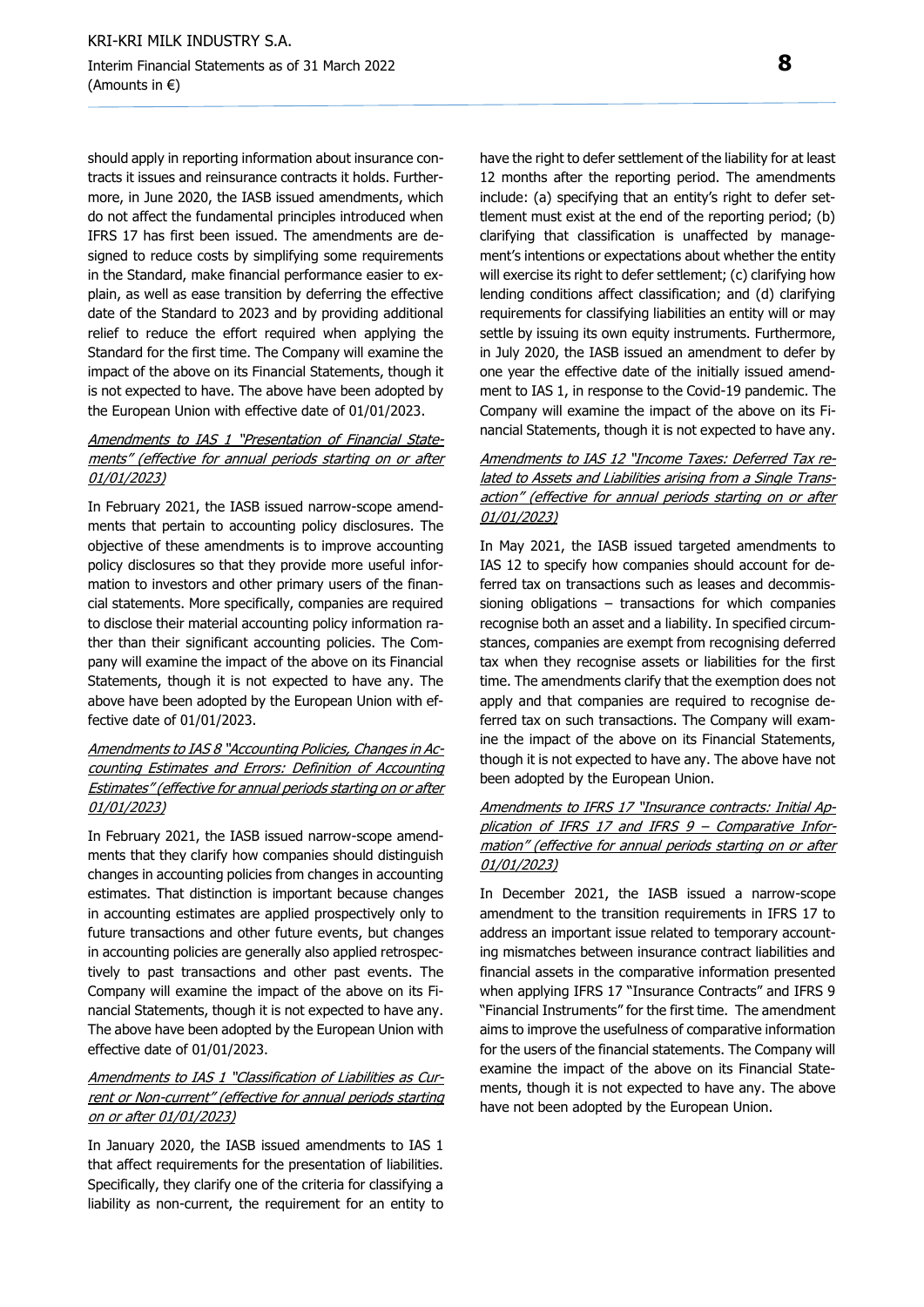#### **Β.2 Financial risk management**

The interim financial statements do not include disclosure of all risks required in the preparation of the annual financial statements and should be read in conjunction with the annual financial statements of the Company for the year ended 31 December 20 2 1 .

#### **Β . 3 Significant accounting estimations and judgments of the management**

The preparation of the interim financial statements requires the Company's management to make estimations, judgments and assumptions that affect the application of the accounting principles and the asset/liability income/expense accounting values. The results are maybe different that these estimations.

For the preparation of the interim financial statements the significant judgments and estimates of the Management regarding the application of the Company's accounting principles are the same as those used for the preparation and presentation of the Company's annual financial statements for the year 2021.

Also, the main sources of uncertainty that existed in the preparation of the annual financial statements of 31 December 2021 remained the same for the interim financial statements as at 3 1 March 20 2 2 .

#### **Β . 4 Comparative information**

Comparative information is disclosed in respect of the previous period for all amounts reported in the financial statements, both face of financial statements and notes. Differences may arise between the amounts stated in the financial statements and the amounts stated in the notes, as a result of numbers rounding.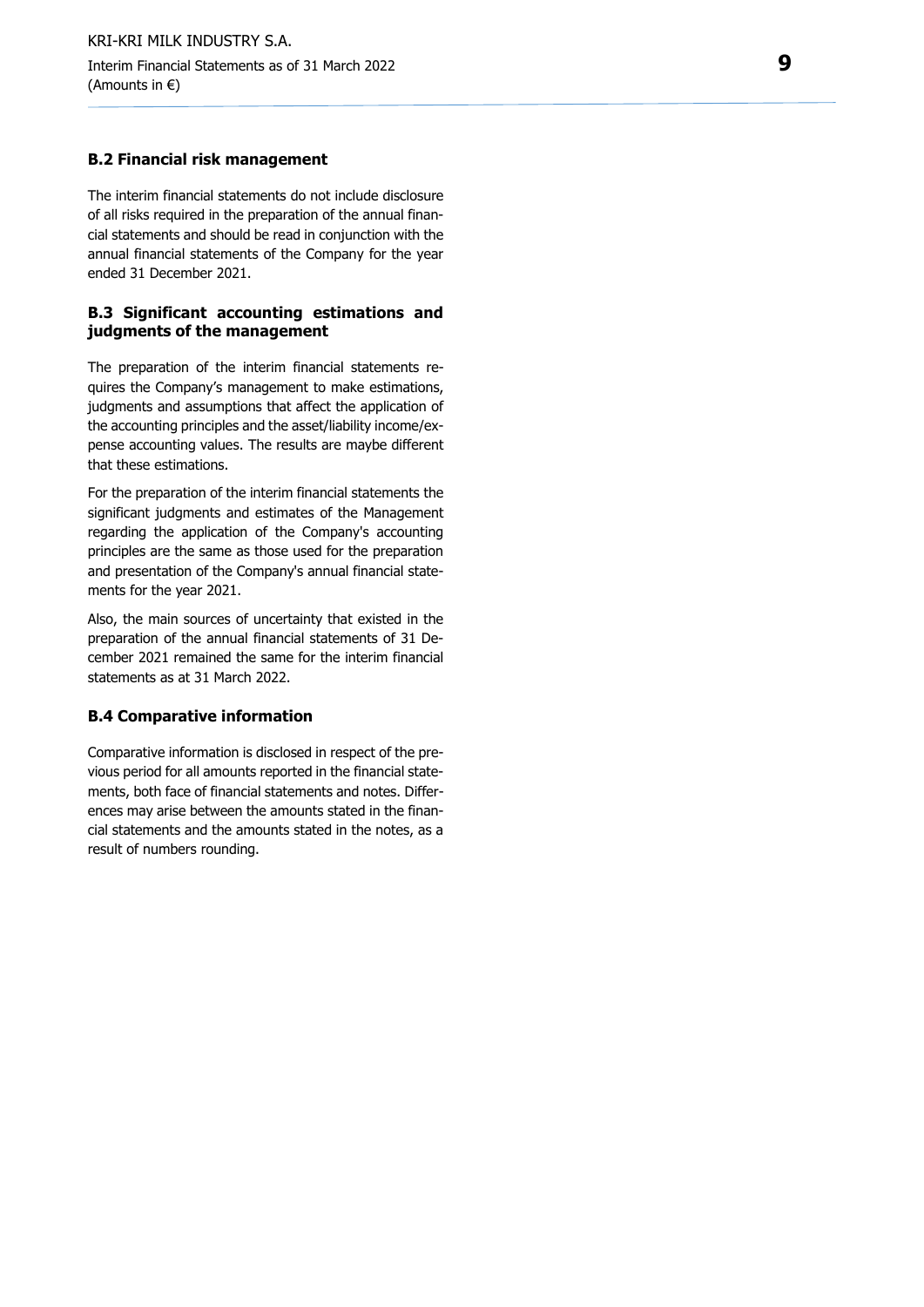### **C. Notes to the financial statements**

#### **C1. Operating segment information**

The chief operating decision maker, in the case of KRI-KRI the CEO, receives internal financial reports to measure the performance of the operating segments and to distribute the resources between them. Under the operating distinction the Company's reportable segments are identified as follows:

◇ Ice-cream– Greece and Abroad. The segment refers to the production and distribution of ice-cream. There is distinctive performance measurement for Greece and other countries.

◇ Dairy-Yogurt– Greece and Abroad. The segment refers to the production and distribution mainly of yogurt and milk in a limited scale (Serres municipality). There is distinctive performance measurement for Greece and abroad.

The segments results for the periods ended 31.3.2022 and 31.3.2021 are analyzed as follows:

| Revenue    | Gross profit | Distribution<br>Cost | Operating<br>Earnings | <b>EBIT</b> |
|------------|--------------|----------------------|-----------------------|-------------|
| 3.209.100  | 1.352.272    | (1.962.159)          | (609.887)             | (722.424)   |
| 1.932.474  | 1.032.862    | (1.763.714)          | (730.852)             | (791.784)   |
| 1.276.625  | 319.410      | (198.445)            | 120.965               | 69.359      |
| 27.251.598 | 4.849.078    | (3.014.413)          | 1.834.665             | 1.211.323   |
| 12.247.841 | 2.975.790    | (1.878.493)          | 1.097.297             | 790.084     |
| 15.003.758 | 1.873.288    | (1.135.920)          | 737.368               | 421.239     |
| 270.613    | 69.248       | (101.955)            | (32.707)              | 101.302     |
| 30.731.311 | 6.270.598    | (5.078.527)          | 1.192.071             | 590.202     |
| Revenue    | Gross profit | Distribution<br>Cost | Operating<br>Earnings | EBIT        |
| 3.365.269  | 1.608.257    |                      |                       | (347.571)   |
| 2.495.987  | 1.400.590    | (1.713.316)          | (312.726)             | (372.529)   |
| 869.282    | 207.667      | (142.841)            | 64.825                | 24.958      |
| 25.086.242 | 7.368.167    | (3.001.489)          | 4.366.678             | 3.947.130   |
| 12.079.718 | 3.888.521    | (1.838.109)          | 2.050.412             | 1.832.726   |
| 13.006.524 | 3.479.646    | (1.163.379)          | 2.316.266             | 2.114.404   |
| 110.538    | (80.286)     | (86.550)             | (166.836)             | (75.422)    |
| 28.562.049 | 8.896.137    | (4.944.195)          | 3.951.942             | 3.524.137   |
|            |              |                      | (1.856.157)           | (247.900)   |

The "Operating Earnings" index is an Alternative Performance Measure (APM) and is calculated as follows: Gross Profit minus Distribution Cost.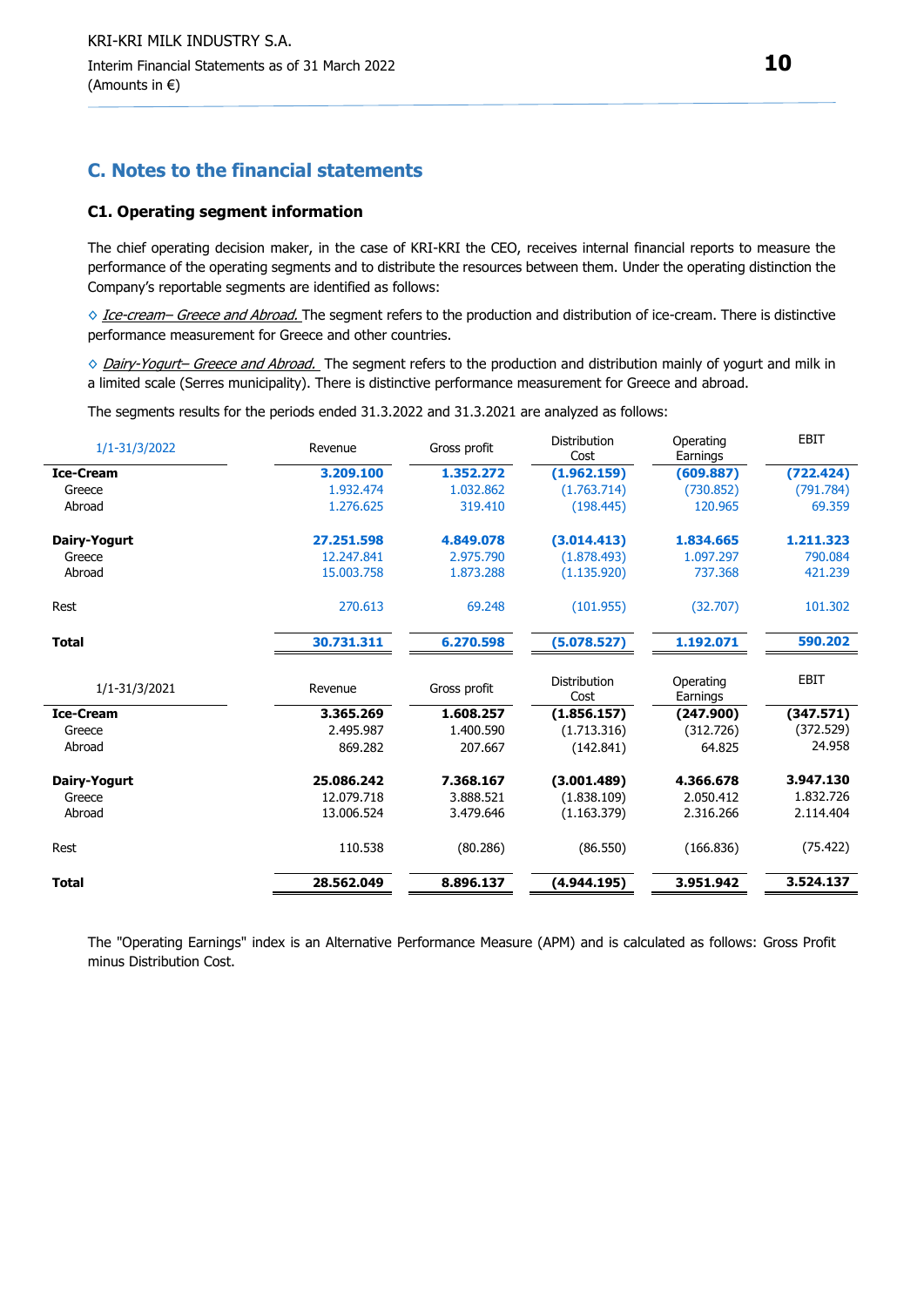#### **C2. Earnings before interest, taxes, depreciation and amortization**

Earnings before interest, taxes, depreciations and amortizations are analyzed as follows:

|                                                       | 1/1-31/3/2022 | 1/1-31/3/2021 |
|-------------------------------------------------------|---------------|---------------|
| Net profit for the period                             | 448.559       | 2.819.302     |
| Adjustments for:                                      |               |               |
| Income tax                                            | 99.976        | 728.198       |
| Financial income (net)                                | 41.667        | (23.363)      |
| Depreciation and amortization                         | 1.258.011     | 1.105.634     |
| Amortization of government grants relating to capital | (101.029)     | (101.293)     |
| expenses                                              |               |               |
| <b>EBITDA</b>                                         | 1.747.184     | 4.528.479     |

EBITDA serves as an additional indicator of our operating performance and not as a replacement for measures such as cash flows from operating activities and operating income. We believe that EBITDA is useful to investors as a measure of operating performance because it eliminates variances caused by the amounts and types of capital employed and amortization policies and helps investors evaluate the performance of our underlying business. In addition, we believe that EBITDA is a measure commonly used by analysts and investors in our industry. Accordingly, we have disclosed this information to permit a more complete analysis of our operating performance. Other companies may calculate EBITDA in a different way. EBITDA is not a measurement of financial performance under IFRS and should not be considered an alternative to net profit/(loss) as an indicator of our operating performance or any other measure of performance derived in accordance with IFRS.

#### **C3. Financial income - expenses**

Financial income-expenses are analyzed by type as follows:

| <b>FINANCIAL INCOME</b>           | 1/1-31/3/2022 | 1/1-31/3/2021 |
|-----------------------------------|---------------|---------------|
| Interest income                   | 540           | 24.776        |
| Other capital gains               | 19.941        | 15.348        |
| Capital gains on bonds            |               | 60.146        |
| <b>Total financial income</b>     | 20.481        | 100.270       |
| <b>FINANCIAL EXPENSES</b>         |               |               |
| Interest expense                  | 44.898        | 54.866        |
| Bank fees and charges             | 10.000        | 10.314        |
| Fair value losses on bonds        | 0             | 4.848         |
| Other financial expenses          |               | 140           |
| <b>Total financial expenses</b>   | 54.898        | 70.168        |
| <b>LEASE FINANCE COST</b>         |               |               |
| Financial leasing costs           | 7.249         | 6.739         |
| <b>Total lease finance costs</b>  | 7.249         | 6.739         |
| Financial income - expenses (net) | 41.667        | 23.363        |

#### **C4. Income tax expense**

Income tax expense is analyzed as follows

| 1/1-31/3/2022 | 1/1-31/3/2021 |
|---------------|---------------|
| 18.557        | 664.819       |
| 81.419        | 63.379        |
| 99.976        | 728.198       |
|               |               |

The income tax was calculated at a 22% tax rate over taxable profits for the period.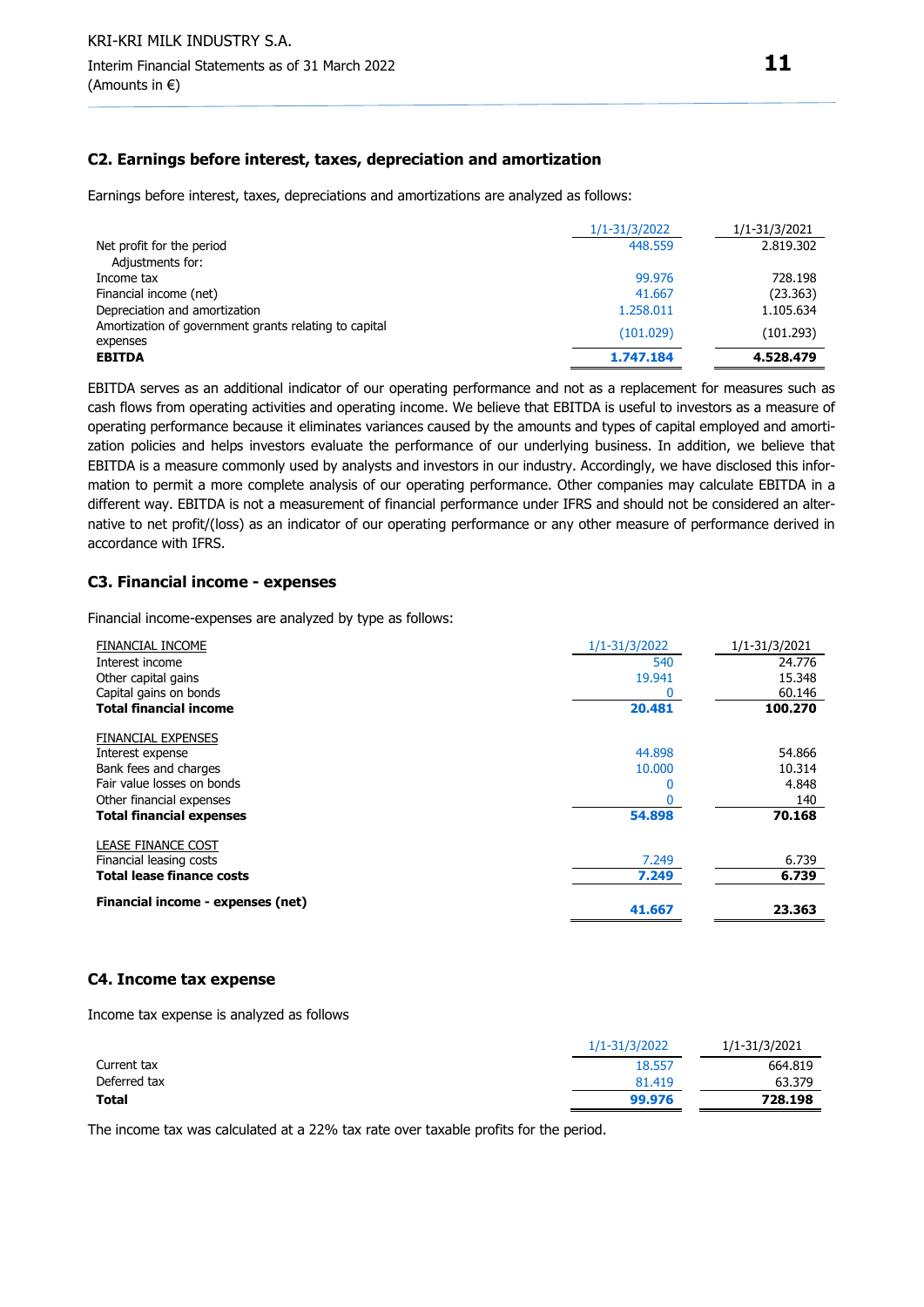### **C5. Property, plant and equipment**

Property, plant and equipment are analyzed as follows:

|                                                   | Land         | <b>Buildings</b> | Plant &<br>equipment      | Motor<br>vehicles       | Furniture and<br>other Equip-<br>ment | Total                       |
|---------------------------------------------------|--------------|------------------|---------------------------|-------------------------|---------------------------------------|-----------------------------|
| <b>COST</b>                                       |              |                  |                           |                         |                                       |                             |
| Balance at 1 January 2021                         | 1.791.401    | 18.089.026       | 77.916.422                | 1.275.678               | 2.980.879                             | 102.053.406                 |
| <b>Additions</b>                                  | 16.961       | 4.620.505        | 5.812.204                 | 15.223                  | 102.009                               | 10.566.902                  |
| <b>Disposals</b>                                  |              | 0                | (111.362)                 | (54.014)                | (348)                                 | (165.724)                   |
| <b>Transfers</b>                                  |              | 0                | 0                         | 0                       | 5.481                                 | 5.481                       |
| Write-offs                                        |              | (8.341)          | (199.085)                 | 0                       | 0                                     | (207.426)                   |
| Balance at 31.12.2021                             | 1.808.362    | 22.701.190       | 83.418.179                | 1.236.887               | 3.088.021                             | 112.252.639                 |
| ACCUMULATED DEPRECIATION                          |              |                  |                           |                         |                                       |                             |
| Balance at 1 January 2020                         | 0            | (4.339.896)      | (29.789.619)              | (1.110.287)             | (2.005.877)                           | (37.245.679)                |
| Depreciation expense                              | 0            | (503.689)        | (3.538.702)               | (63.144)                | (173.583)                             | (4.279.118)                 |
| <b>Disposals</b>                                  | n            | ŋ                | 111.354                   | 54.014                  | 70                                    | 165.438                     |
| Write-offs                                        |              | 5.419            | 199.085                   | 0                       | ŋ                                     | 204.504                     |
| Balance at 31.12.2021                             | n            | (4.838.166)      | (33.017.882)              | (1.119.417)             | (2.179.390)                           | (41.154.855)                |
|                                                   |              |                  |                           |                         |                                       | 71.097.784                  |
| Net book value at 31.12.2021                      | 1.808.362    | 17.863.024       | 50.400.297                | 117.470                 | 908.631                               |                             |
|                                                   |              |                  |                           |                         |                                       |                             |
| <b>COST</b>                                       |              |                  |                           |                         |                                       |                             |
| Balance at 1 January 2022                         | 1.808.362    | 22.701.190       | 83.418.179                | 1.236.887<br>$\Omega$   | 3.088.021                             | 112.252.639                 |
| <b>Additions</b>                                  | 232.340<br>0 | 46.938<br>0      | 734.086                   |                         | 110.878                               | 1.124.241                   |
| <b>Disposals</b><br>Transfer                      | 0            |                  | (51.644)                  | (50.828)<br>0           | (414)<br>19.168                       | (102.886)<br>$\mathsf{D}$   |
| Write-offs                                        |              | (2.955.598)      | (2.936.430)<br>0          | (5.500)                 | $\Omega$                              | (5.500)                     |
| Balance at 31.3.2022                              | 2.040.702    | 19.792.530       | 87.037.051                | 1.180.559               | 3.217.654                             | 113.268.494                 |
|                                                   |              |                  |                           |                         |                                       |                             |
| ACCUMULATED DEPRECIATION                          |              |                  |                           |                         |                                       |                             |
| Balance at 1 January 2022<br>Depreciation expense |              | (4.838.166)      | (33.017.882)<br>(959.456) | (1.119.417)<br>(16.284) | (2.179.390)<br>(44.496)               | (41.154.855)<br>(1.153.860) |
| <b>Disposals</b>                                  |              | (133.624)        | 51.643                    | 56.328                  | 414                                   | 108.385                     |
| Balance at 31.3.2022                              |              | (4.971.790)      | (33.925.694)              | (1.079.373)             | (2.223.472)                           | (42.200.330)                |

There are no pledges on fixed assets.

## **C6. Right of use assets**

|                              | <b>Buildings</b> | Motor<br><b>Vehicles</b> | Machinery | Total     |
|------------------------------|------------------|--------------------------|-----------|-----------|
| <b>COST</b>                  |                  |                          |           |           |
| Balance at 1 January 2021    | 242.869          | 683.811                  | 0         | 926.680   |
| <b>Additions</b>             | 52.095           | 326.303                  | 26.478    | 404.876   |
| Derecognition                | 0                | (57.064)                 |           | (57.064)  |
| Balance at 31.12.2021        | 294.964          | 1.067.178                | 26.478    | 1.388.620 |
| ACCUMULATED DEPRECIATION     |                  |                          |           |           |
| Balance at 1 January 2021    | (55.699)         | (456.327)                | 0         | (512.026) |
| Depreciation expense         | (33.133)         | (209.275)                | (3.089)   | (245.497) |
| Balance at 31.12.2021        | (88.832)         | (665.602)                | (3.089)   | (757.523) |
| Net book value at 31.12.2021 | 206.132          | 401.576                  | 23.389    | 631.097   |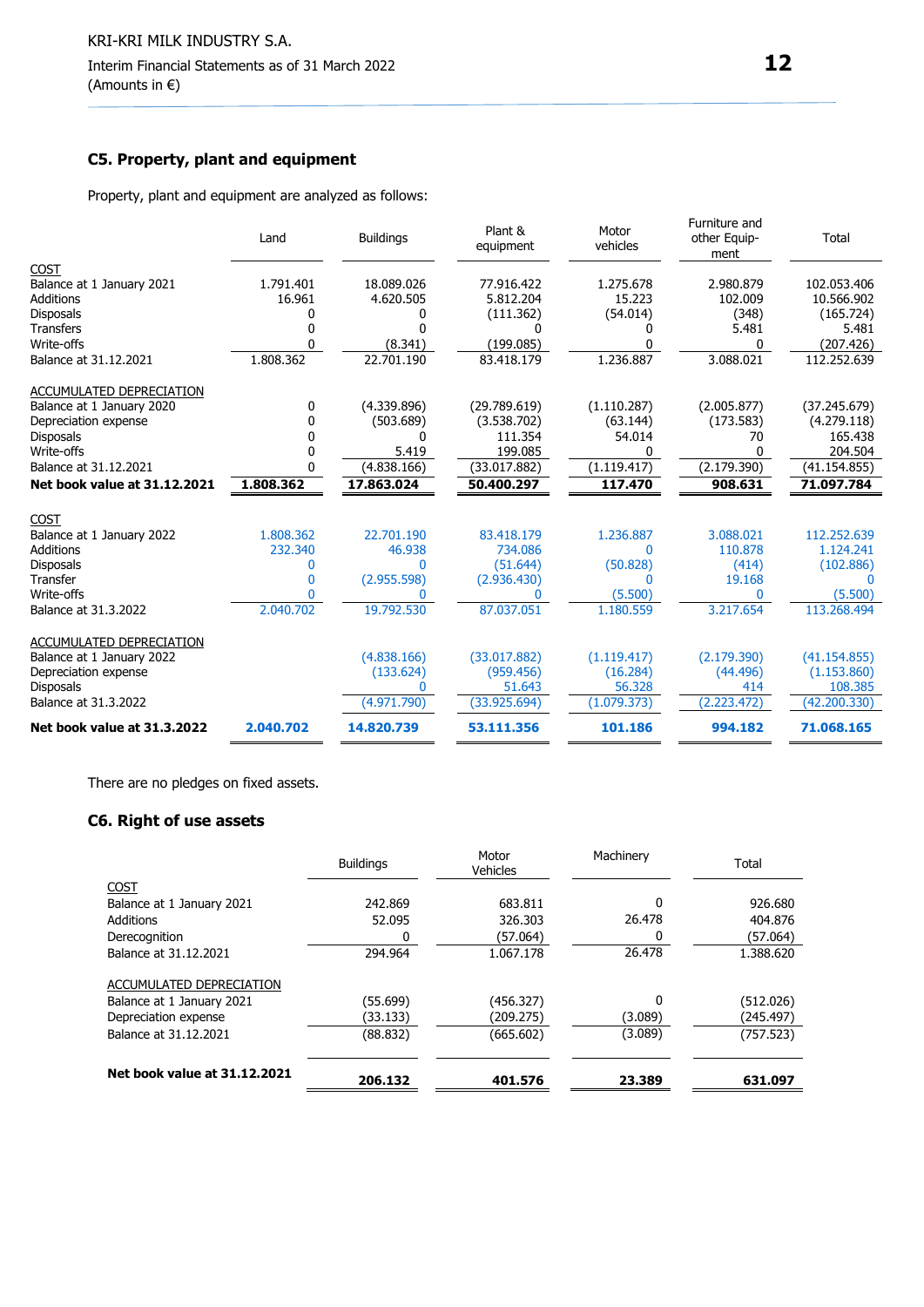| <b>COST</b>                 | <b>Buildings</b> | Motor<br>Vehicles | Machinery | Total     |
|-----------------------------|------------------|-------------------|-----------|-----------|
| Balance at 1 January 2022   | 294.964          | 1.067.178         | 26,478    | 1.388.620 |
| <b>Additions</b>            |                  |                   | 1.214     | 1.214     |
| Balance at 31.3.2022        | 294.964          | 1.067.178         | 27.692    | 1.389.834 |
| ACCUMULATED DEPRECIATION    |                  |                   |           |           |
| Balance at 1 January 2022   | (88.832)         | (665.602)         | (3.089)   | (757.523) |
| Depreciation expense        | (9.096)          | (49.094)          | (1.393)   | (59.583)  |
| Balance at 31.3.2022        | (97.928)         | (714.696)         | (4.482)   | (817.106) |
| Net book value at 31.3.2022 | 197.036          | 352.482           | 23.210    | 572.728   |

#### **C7. Inventories**

Inventories are analyzed as follows:

|                                         | 31/3/2022  | 31/12/2021 |
|-----------------------------------------|------------|------------|
| Merchandise                             | 180.785    | 77.596     |
| Finished goods                          | 7.987.239  | 3.403.979  |
| Raw materials                           | 9.212.524  | 8.481.528  |
| Less: Provisions for obsolete inventory | (62.083)   | (91.294)   |
| Total                                   | 17.318.466 | 11.871.809 |

The most important changes of the "Inventories" are found in the line "Finished Goods". This increase relates to the stockpiling of ice cream products so that the Company can meet the increased demand of the summer months (see also note C12).

#### **C8. Trade and other receivables**

Trade and other receivables are analyzed as follows:

|                               | 31/3/2022   | 31/12/2021  |
|-------------------------------|-------------|-------------|
| Trade receivables             | 28,484,080  | 21.173.526  |
| Less: Allowance for bad debts | (2.467.827) | (2.333.915) |
|                               | 26.016.253  | 18.839.611  |
| Creditors advances            | 364.081     | 255.338     |
| <b>VAT Receivables</b>        | 2.553.927   | 3.655.757   |
| Greek state -others           | 52.305      | 52.304      |
| Other receivables             | 524.051     | 244.695     |
| <b>Total</b>                  | 29.510.617  | 23.047.706  |

The most important changes in the "Customers and other receivables" are found in the line "Trade receivables" relate the seasonality in the ice cream sector (see also note C12).

The amounts in "Trade receivables" are non-interest related and are normally settled on 0-150 days.

With the application of IFRS 9 as of 1 January 2019, the company identifies bad debts based on an expected loss model. This model groups the receivables according to the credit rating of each client, links the rating to the probability of default and calculates the expected credit losses.

In the current fiscal period, additional bad debt provision of €136.956 was recognized. Thus, on 31/3/2022, trade receivables totaling €2.467.827 appear impaired. It is probable that part of this bad debt provisions will be recovered in the future.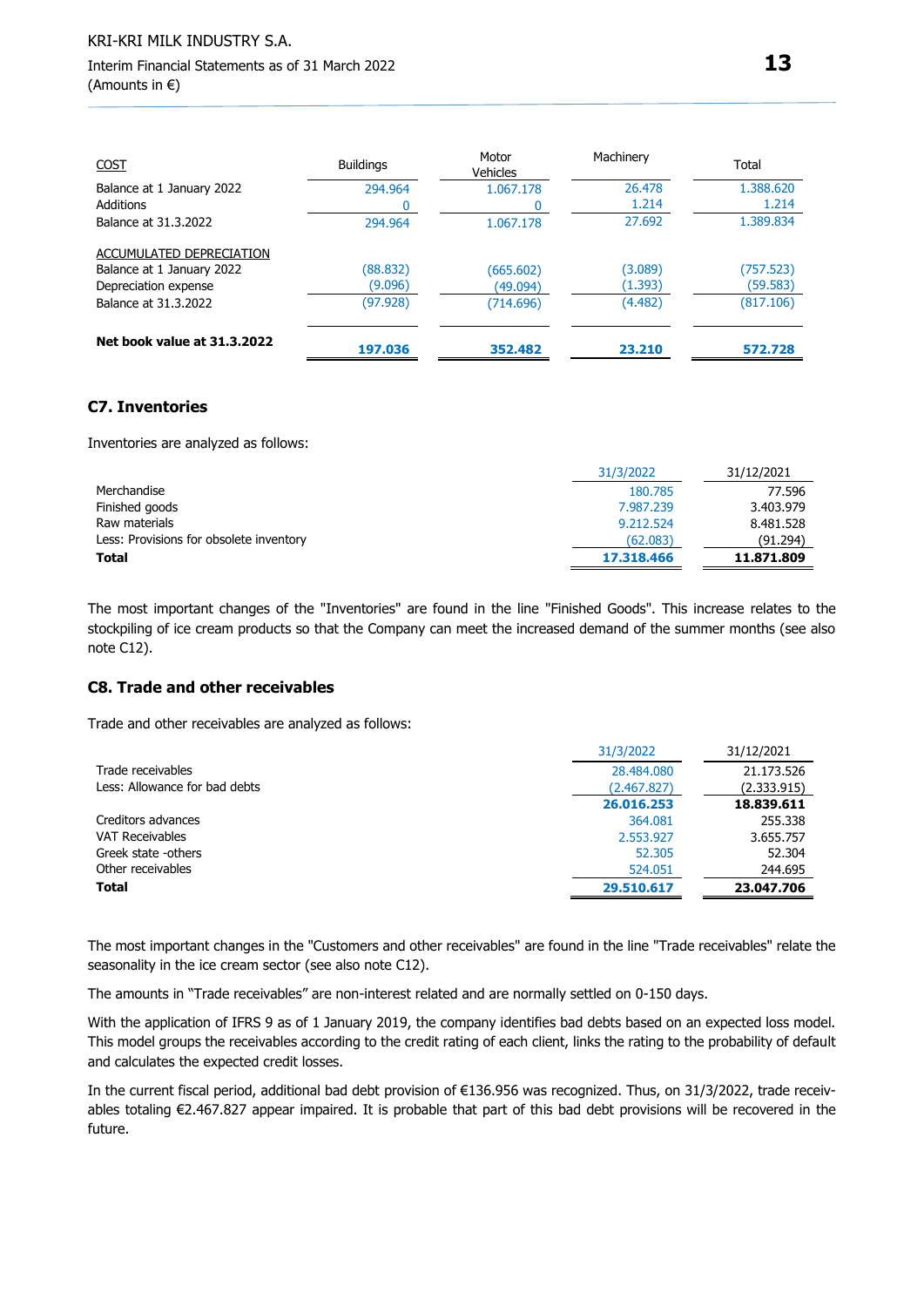Bad debt provisions movement:

| 1/1-31/3/2022 | 1/1-31/12/2021 |
|---------------|----------------|
| 2.333.915     | 2.410.695      |
| 143.583       |                |
| (6.627)       | (76.780)       |
| 2.467.827     | 2.333.915      |
|               |                |

#### **C9. Borrowings**

Borrowings are analyzed as follows:

|                                          | 31/3/2022 | 31/12/2021 |
|------------------------------------------|-----------|------------|
| NON-CURRENT BORROWINGS                   |           |            |
| Bond loans                               | 6.430,000 | 6.430.000  |
| <b>Total non-current borrowings</b>      | 6.430.000 | 6.430.000  |
| <b>CURRENT BORROWINGS</b>                |           |            |
| Current liability of non-current loans   | 2.250.140 | 2.250.628  |
| <b>Total current borrowings</b>          | 2.250.140 | 2.250.628  |
| <b>Total borrowings</b>                  | 8.680.140 | 8.680.628  |
| Maturity of non-current bank borrowings: |           |            |
|                                          | 21/2/2022 | 21/12/2021 |

|                              | 31/3/2022 | 31/12/2021 |
|------------------------------|-----------|------------|
| Between 1-2 years            | 3.930.000 | 5.180.000  |
| Between 2-5 years            | 2.500.000 | 1.250.000  |
| Total non-current borrowings | 6.430.000 | 6.430.000  |
|                              |           |            |

Changes on loans balances are analyzed as follows:

| Balance at 1 January 2021                       | 10.929.837  |
|-------------------------------------------------|-------------|
| Repayments of loans                             | (2.250.000) |
| Financial instruments valuation (non-cash item) | 791         |
| Balance at 31 March 2021                        | 8.680.628   |
| Balance at 1 January 2022                       | 8.680.628   |
| Financial instruments valuation (non-cash item) | (488)       |
| Balance at 31 March 2022                        | 8.680.140   |

Analysis of current long-term loans:

| Loan provider         | Type of loan                                 | Date of agreement                | Initial value | Balance at 31/3/2022 |
|-----------------------|----------------------------------------------|----------------------------------|---------------|----------------------|
| Majority shareholders | <b>Bonds</b><br>5year<br>fixed interest rate | 18/12/2013<br>Amended 16/11/2018 | 5.000.000     | 2.700.000            |
| Piraeus Bank S.A.     | Bonds/<br>3year<br>floating interest rate    | 10/4/2019                        | 4.230.000     | 2.230.164            |
| Piraeus Bank S.A.     | Bonds/<br>4year<br>floating interest rate    | 3/12/2020                        | 5.000.000     | 3.749.976            |

The fair value of long-term loans is calculated to about €6.524.636 («Level 3»).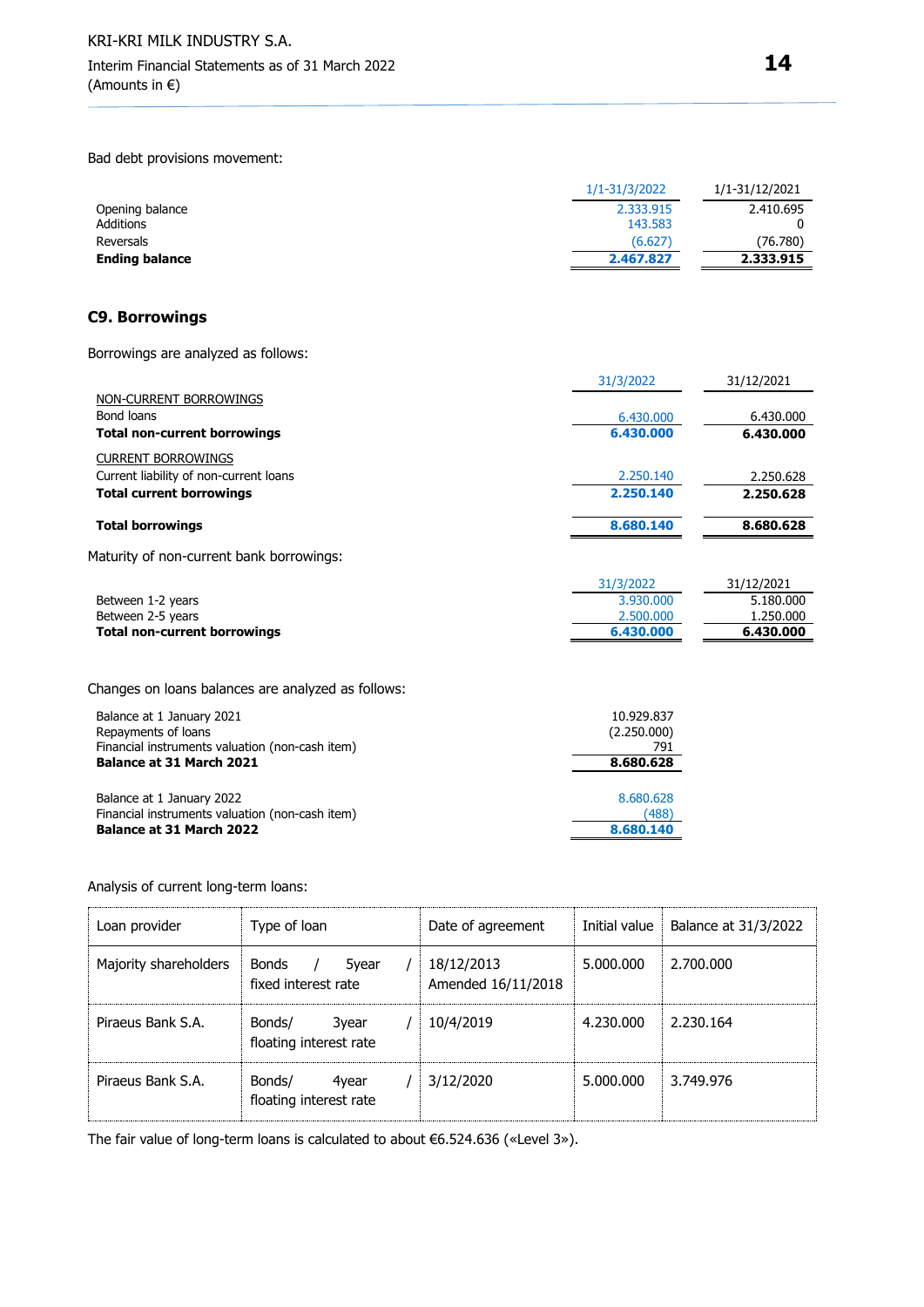Effective interest rate of borrowings:

|                         | 1/1-31/3/2022 | 1/1-31/12/2021 |
|-------------------------|---------------|----------------|
| Effective interest rate | 1.79%         | 1.72%          |
|                         |               |                |

#### **C10. Trade and other payables**

Trade and other payables are analyzed as follows:

|                        | 31/3/2022  | 31/12/2021 |
|------------------------|------------|------------|
| Trade payables         | 19.094.686 | 14.208.085 |
| Cheques payables       | 1.000.063  | 570.575    |
| Social security        | 458,470    | 379.412    |
| Other Taxes and duties | 216,649    | 295.557    |
| Dividends payables     | 17.491     | 17.491     |
| Customers' advances    | 363.883    | 535.567    |
| Other payables         | 1.845.734  | 1.338.721  |
| <b>Total</b>           | 22.996.977 | 17.345.408 |

The most important changes in "Trade and other payables" are found in the line "Trade payables" relate to the seasonality in the ice cream sector (see also note C12) and capital expenditure.

#### **C11. Dividends**

For the financial year 2021, the Board of Directors had decided to propose to the Annual General Meeting (AGM) of the Shareholders the distribution of a Dividend per Share (DPS) with gross value €0,20 (2020: €0,20 per share). The distribution is dependent on the decision of the AGM of the Shareholders.

#### **C12. Seasonality**

The ice cream sector has been characterised by high seasonality during the period between April to August, with high sales and operating profits.

For the dairy/yogurt sector, the sales and the operating profits are almost equally distributed throughout the year.

#### **C13. Contingent assets – liabilities**

The Company has contingent liabilities (in relation with bank and other guarantees) which have been arisen in the ordinary course of business. Those contingent liabilities are not expected to generate any material cash outflows. No additional payments are expected at the date of preparation of these financial statements.

Any disputes under litigation or arbitration, court or arbitration decisions may not have a material impact on the Company's financial position or operation.

#### **C14. Related party transactions**

Related party transactions are analyzed as follows:

|                                     | 1/1-31/3/2022 | 1/1-31/3/2021 |
|-------------------------------------|---------------|---------------|
| Payment of interest on a bond loan* | 19.800        | 37.500        |
| Rental income                       |               |               |